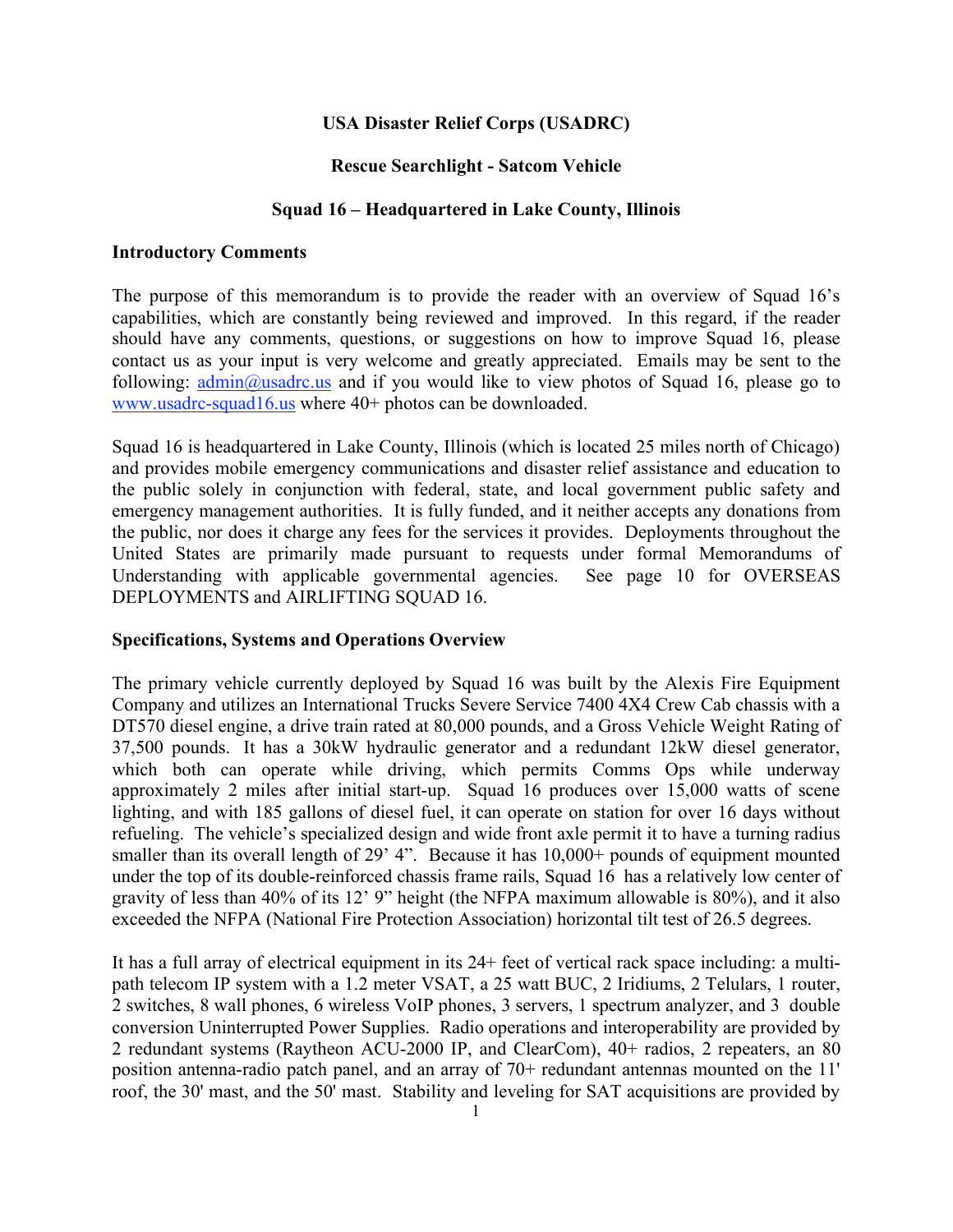4 hydraulic stabilization jacks. Three air conditioning units with a total of 40,000+ BTUs provide cooling for the stainless steel walk-in Communications Center, which is accessed via an aft door, and can also serve as an emergency cooling center for anyone suffering from heat stress such as civilians, firefighters, rescue teams, and other public safety personnel.

At the request of the Incident Commander, Squad 16 can act as a support vehicle for all-hazards incidents, including serving under the direction of teams conducting Search and Rescue Operations, and Firefighting. Specialized equipment mounted on top of a 50' pneumatic mast includes a primary Rescue Searchlight, which projects usable light approximately 1.5 miles downrange, mounted alongside two long-range day/night (0.07 lux) cameras, which have a detection range of 4 miles, recognition at 2 miles, and identification at 1 mile. For maximizing search coverage areas for victims, the searchlight can also be operated at vehicle speeds up to 10 mph with the mast deployed to a height of 15 feet (subject to local area bridges and roadway conditions). In addition to white visible light, illumination can be provided via an automatic filter wheel in multiple frequencies and colors, including AMBER (550 nanometers) to cut through smoke, RED (680 nanometers) for night vision, and INFRARED (880 nanometers) for those incidents where ground personnel are wearing night vision goggles or a helicopter flight crew requests an infrared illuminated LZ (Landing Zone).

Night operations are also enhanced by two redundant scene lighting systems, which include a 120 VAC 6000 watt light tower mounted on the crew cab roof with a 20' elevation, and four 12 VDC 1500 watt flood lights and three 12 VDC remote controlled crew cab roof searchlights. During both day and night operations with restricted views due to fog or smoke, a Forward Looking Infrared (FLIR) camera provides the Engineer and First Officer with improved visibility of the roadway and allows them to see heat signatures, including, but not limited to, a victim.

At the request of a Search and Rescue Team and under their direction, Squad 16 can be an asset that they might elect to use as an additional resource for their rescue operations. In addition to all of the Communications Systems and the Rescue Searchlight, Squad 16 has a 2,000 pound 3/4" steel plate front bumper assembly that has two receivers for a 10,000 pound (1,000 pound workable load) 120 VAC electric rope rescue AMKUS winch. In addition, the front bumper assembly has a 16,500 pound 12 VDC electric steel cable WARN winch, and two primary tow hooks rated at 30,000 pounds each. Rigging includes four adjustable poles that permit an angle of attack up to approximately 12' above the ground. Tow chains, webbing, extrication tools, and saws can also be utilized with the two winches described above to clear fallen trees or debris that block the roadway. As requested, a live video feed from the forward-facing camera to a secure website can provide a real-time view of both the roadway conditions and the rate of progress for the convoy. Once on station, mast-mounted cameras on both the 30' and 50' masts can provide an overview of the scene and also a view of down-range operations.

The Communications Systems consist of seven core components, which can be operated at two interior locations, and one exterior location on the vehicle, which has 167ru of computer rack space, and three 13,500 BTU 500 CFM air conditioning units for cooling:

> 1. A 25 Watt 1.2 meter Ku-Band satellite link that connects Squad 16 with the satellite hub that is capable of streaming video at 30 frames per second and, as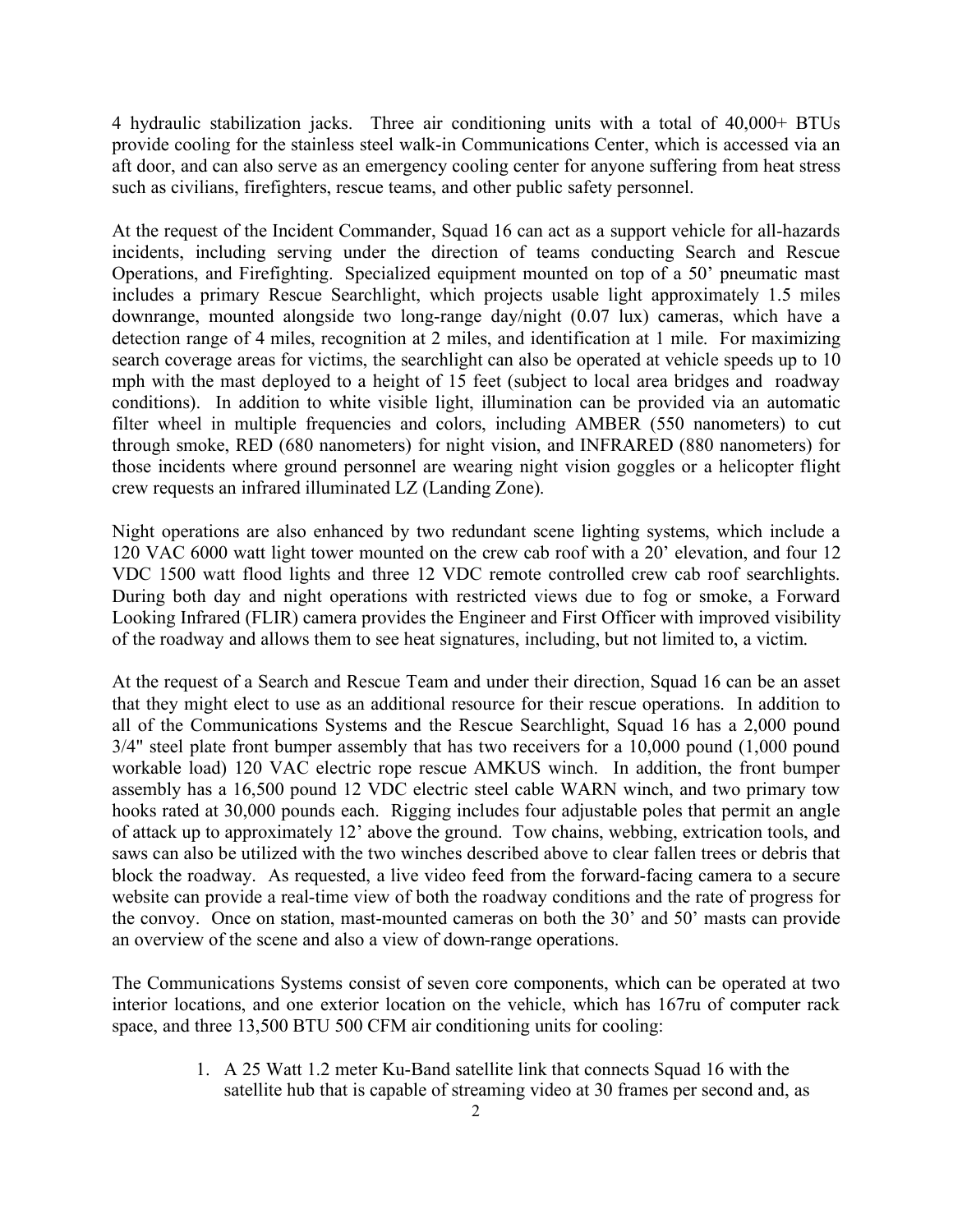requested, of having a downlink speed of 2 Megabits per second, and an uplink speed of 1 Megabit. Even higher data speeds are possible with a larger "pipe."

- 2. A high-performance standards-based IP network that securely connects people and applications residing on, or near Squad 16 to off-site personnel.
- 3. A full complement of 25+ rack mounted radio receivers and transceivers, a UHF repeater/duplexer, a VHF repeater/duplexer, 10+ handheld radios, and redundant radio and telephony interoperability systems via the Raytheon ACU-2000 IP, and a 48 port Clear-Com Eclipse Median Digital Matrix.
- 4. Telephony links are provided by the 1.2 meter satellite dish, two redundant cellular voice gateways, and an Iridium satellite terminal. These, in turn, provide personnel with dial tone, and with seamless transitions between operational telephony links to the vehicle's 8 hard-wired VoIP (Voice over Internet Protocol) phones, and its 6 wireless handheld VoIP phones. Further telephony expansion and fax services are immediately available with 8 analog phone jacks.
- 5. In addition to voice telephony, personnel can also utilize the two Polycom Video Conferencing Systems.
- 6. Situational Awareness and secure streaming video transmission of an incident is accomplished, if requested by the Incident Commander, via the satellite and/or cellular networks, and a 32X32 video matrix, 15 cameras, and 26 monitors.
- 7. Personnel are kept informed of broadcast news media coverage and weather alerts via 2 satellite TV receivers, 1 off-air TV antenna, and a weather alert radio system that has nationwide alert coverage and roaming.

### **Power Systems**

Squad 16's primary generator is a PTO high-capacity hydraulic Harrison generator rated at 30kW that is operational either while on station, or at highway speeds. A secondary Cummins Onan diesel generator rated at 12kW provides redundancy and also a "quiet mode" for rescue operations that require low ambient noise levels. There are three 120 VAC double conversion UPS (Uninterrupted Power Supply) units rated at 2200 VA (1600 watts) each that provide clean sine wave power to all systems, including the rescue searchlight, with approximately 20 minutes of back-up electrical power in the event both the primary 30 kW generator and the secondary 12 kW failed simultaneously. The UPS units also enable all Communication Systems to stay online during seamless transfers between the two generators, and when transferring to shore power.

Squad 16 can utilize shore power via different AC amperage sources that include a total of ten inputs; including one 50 amp 240 VAC input, six 20 amp 120 VAC inputs (one for each of the 3 UPS units, and one for each of the 3 air conditioning units), and three redundant inputs (2 of which are auto-eject) for the three battery conditioners (which augment the 330 amp alternator) for the vehicle's four 12 VDC chassis batteries and the standby air compressor. In addition to these four chassis batteries, the 12kW diesel generator has its own 12 VDC battery, and there are four Anderson connections onboard Squad 16 (one at each of the four corners) in the event this battery needed charging.

In the event the chassis alternator failed, the above design provides redundancy as Squad 16 would still be operational using these three battery conditioners, which could be powered by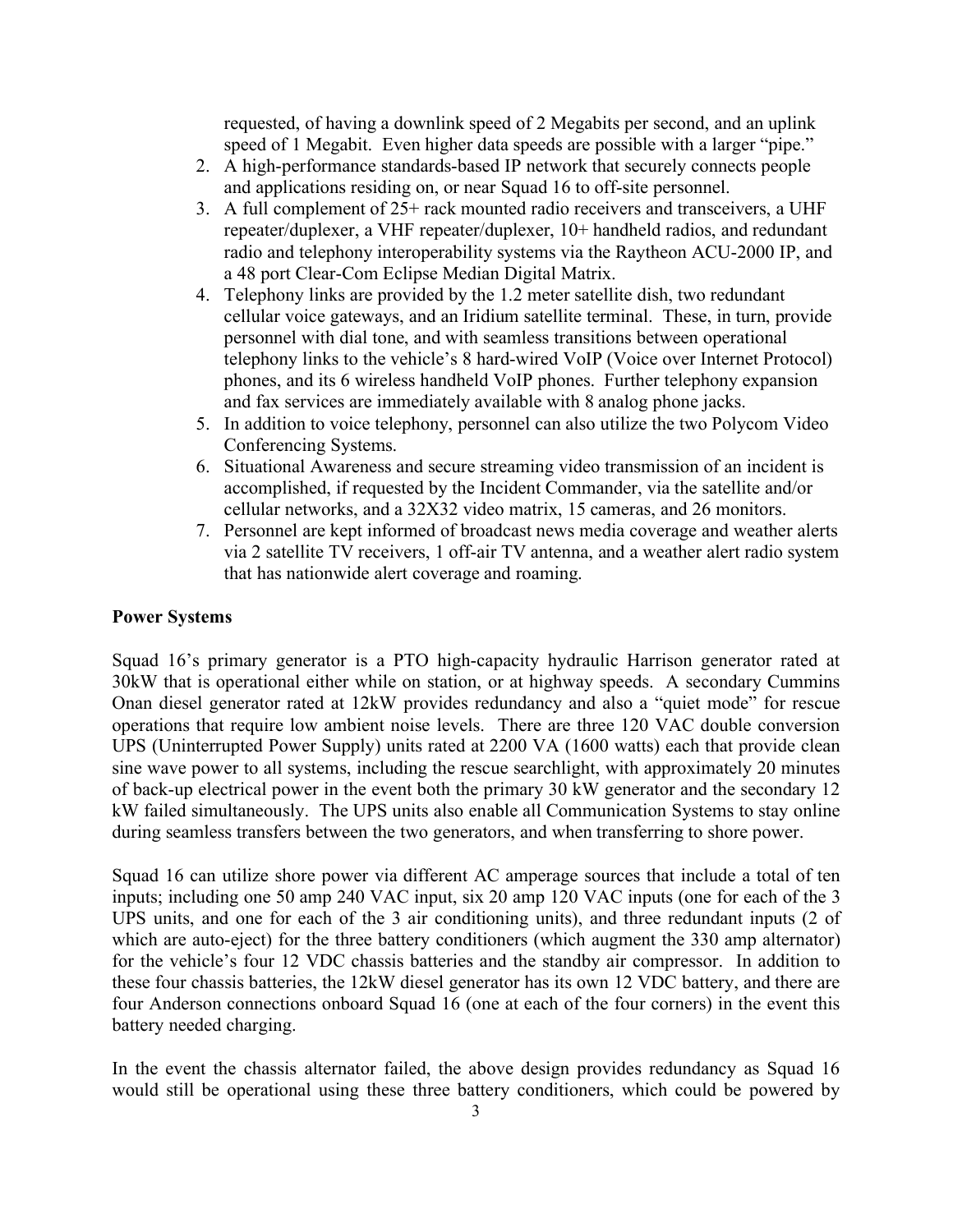either generator. Because certain radios are more sensitive to the quality of the 12 VDC Power, there are two 180 amp Mean Well Samlex RCP-3000 12 VDC Power Units that have an aggregate total of six 60 amp units that are connected in parallel (further increasing redundancy).

Safe transitions between the vehicle's generators and shore power take place automatically via a change-over relay. In addition, electrical power can be supplied to down-range operations, another vehicle, or a building, via a 200 foot 50 amp 120 VAC twist lock cord reel lighted quad box, one 50 amp 240 VAC receptacle, and nine 120 VAC twist lock receptacles (six 20 amp, and three 15 amp).

### **Vehicle-Mounted Satellite Terminal**

Squad 16 is equipped with a Ku-Band satellite antenna capable of supporting a high-capacity satellite link between the vehicle and a satellite hub facility. This fully-automated antenna is a 1.2 meter MVS-1200 dish manufactured by TracStar Systems, and it is equipped with a 25-Watt WaveStream Solid State Power Amplifier (BUC), and a series 7350 iDirect modem. To monitor signal strength and permit manual satellite acquisitions (for example, while overseas), the vehicle is also equipped with an Agilent N1996A-503 Spectrum Analyzer (maximum frequency 3 GHz).

### **IP Network**

Squad 16 has a high-performance IP network that utilizes Cisco Systems hardware with a Cisco 3825 high performance router at its core. This router is paired with two Cisco 24-port 3560G high-performance Ethernet switches that are both equipped with Power over Ethernet (PoE) to power any device connected to the physical network. The 3825 router serves as the main communications device for the network directing all IP data and telephony traffic. It is also connected to two Telular Gateway devices, which are, in turn, connected to commercial cellular voice via Verizon, and also ATT, for redundancy. The 3825 router is programmed to prefer cellular services, so if a cellular link is available when a VoIP phone is taken off-hook it will be used. Otherwise the call will be completed over the primary 1.2 meter satellite link, or with the Iridium satellite network.

### *Primary Satellite Link*

This link utilizes an encrypted connection between the vehicle and the iDirect network. This network is pure IP and provides connectivity from the vehicle to the outside world in cases where other network services are not available. The link can be brought up after the vehicle is on station and is stabilized (using the four onboard hydraulic jacks). The entire process of unfurling the 1.2 meter satellite antenna and establishing connectivity with the iDirect service usually takes less than five minutes once Squad 16 is on station.

### *Verizon EVDO Wireless IP Network*

The vehicle is also equipped with a data terminal to facilitate connections between the on-board IP network and commercial high-speed cellular services. This terminal is connected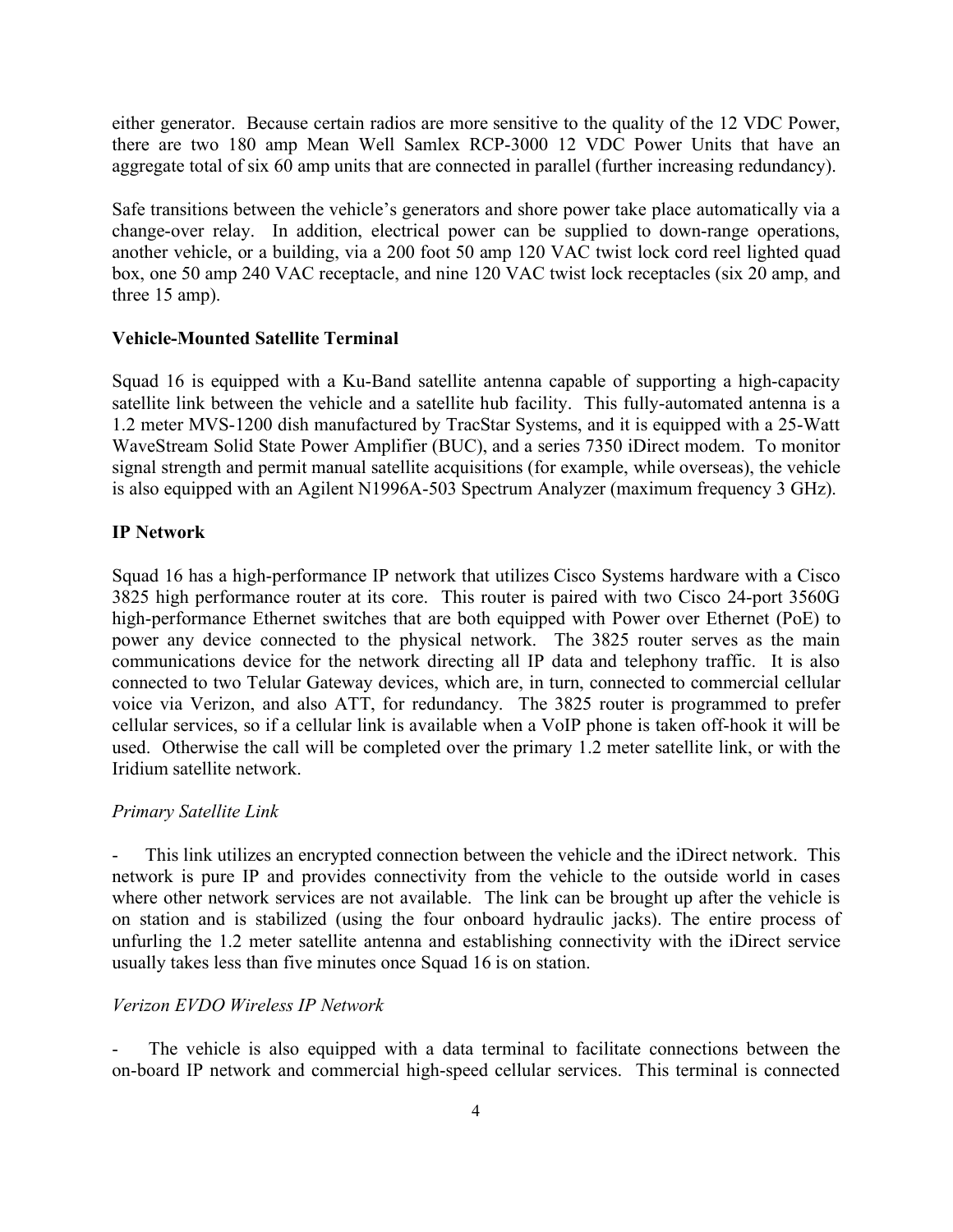from the Cisco 3825 router to Verizon's commercial EVDO broadband service, and it provides the vehicle with fully routed connectivity to the commercial Internet with transmit data rates of approximately 128 kilobits per second, and receive data rates of approximately 400 kilobits per second. Applications using this link can also use Virtual Private Network (VPN) capabilities to connect to secure, or sensitive applications that reside behind firewalls on private networks.

### *Wireless Network*

The IP network is also able to be extended to users operating in the vicinity of Squad 16 using the 802.11g (2.4 GHz) frequency. This wireless IP network is encrypted using strong commercial methods. The 802.11g wireless access point (WAP) is installed on the top of the 50' mast, and it provides a 'bubble of connectivity' around the vehicle up to approximately 500'.

### **Onboard Servers**

Squad 16 is equipped with three primary onboard redundant servers that are rack-mounted in the Communications Center, and that each has its own dedicated UPS. They are all connected to an NTI KWM switch, which allows the control of each server from multiple locations on the vehicle. In addition, multiple Panasonic Toughbook laptop computers are onboard for personnel in the Crew Cab and Communications Center. All Toughbooks have their own independent EVDO broadband services for additional redundancy, and they are also pre-configured to operate the Cisco IP Network in the event all three of the primary onboard servers failed. Wireless operation via the WAP of the primary Rescue Searchlight's pan tilt platform is accomplished through these Toughbooks, which thereby enables the downrange crew to directly maneuver the Rescue Searchlight from outside of Squad 16 and downrange up to approximately 500'.

#### **Video Reception**

The vehicle is able to receive commercial video broadcasts while underway using a stand-alone KVH Ku-Band receive-only gyroscopic antenna. This antenna is equipped to receive two simultaneous commercial DBS broadcasts from DirecTV, and with two DirecTV receivers configured so that personnel can monitor, for example, both CNN and The Weather Channel simultaneously. All video receivers, including one off-air antenna for local TV news broadcasting, are tied into the vehicle's onboard video distribution system, and all audio is fed into the onboard Clear-Com 48 port Eclipse Median Digital Matrix Intercom for redistribution throughout the vehicle and to down-range personnel via their wireless duplex headsets.

#### **Local Video Distribution**

The vehicle is equipped with an onboard Leitch/Harris video distribution matrix system (32x32) to distribute video from various sources to any video monitor or broadcast element. All video is switched in a standards-based NTSC (National Television System Committee) format.

The 32 inputs to the video distribution matrix system are the following: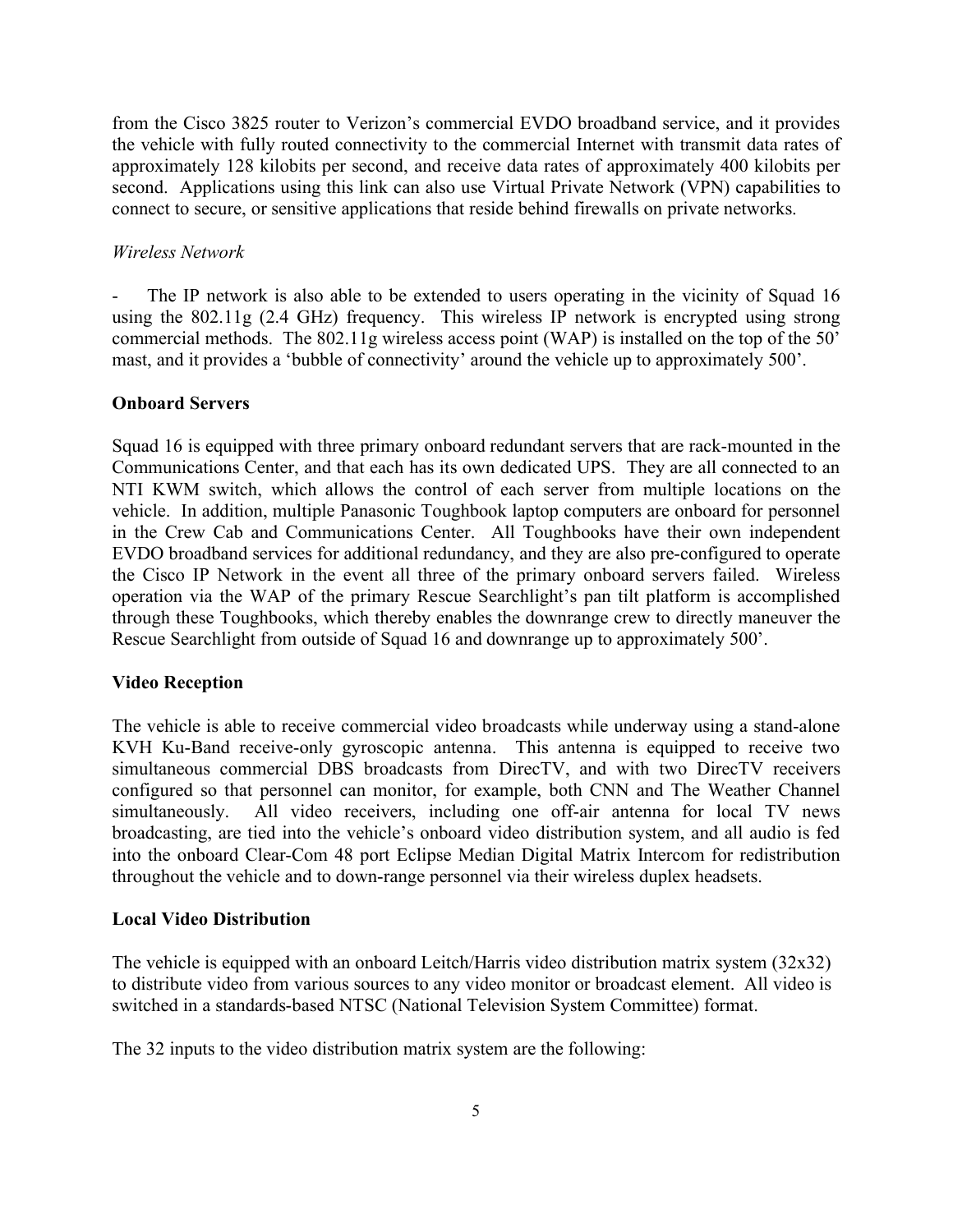- 5 mast-mounted long-range cameras (three on the 50' mast, and two on the 30' mast)
- 4 exterior cameras (front, left, right, and aft)
- 3 interior vehicle cameras (Crew Cab (2) and Communications Center)
- 2 DirecTV receivers
- 1 off-air television antenna connected to a digital ready receiver
- 1 Digital Video Recorder
- 1 DVD Player
- 2 Polycom Video Conferencing Systems
- 2 down-range cameras plugged into the Communications Center's Input/Output Panel
- 11 spare inputs

The 32 outputs to the video distribution matrix system are the following:

- 8 color 7" monitors (four sets of double rack mounted units) at three work stations
- 4 color 15" monitors Crew Cab (3), and Compartment L-2 Exterior (1) work stations
- 1 color 17" monitor in the Communications Center's primary work station
- 1 color 7" monitor at the rear bumper Compartment AFT-1
- 9 color 5" monitors three each in Crew Cab, Communications Center, and L-2
- 1 Nextiva H.264 video encoder for IP video distribution
- 1 NTSC to VGA Switch that provides video to the three primary computer monitors
- 2 Video Outs in the Input/Output Panel in the Communications Center
- 1 RF Modulator in the Input/Output Panel in the Communications Center
- 4 spare outputs

Squad 16 is also equipped with a VGA switch for the distribution of computer-generated images to multiple monitors on the vehicle. One output from the 32x32 video distribution matrix is provided to the VGA switch to allow cross-patching between the two distribution systems.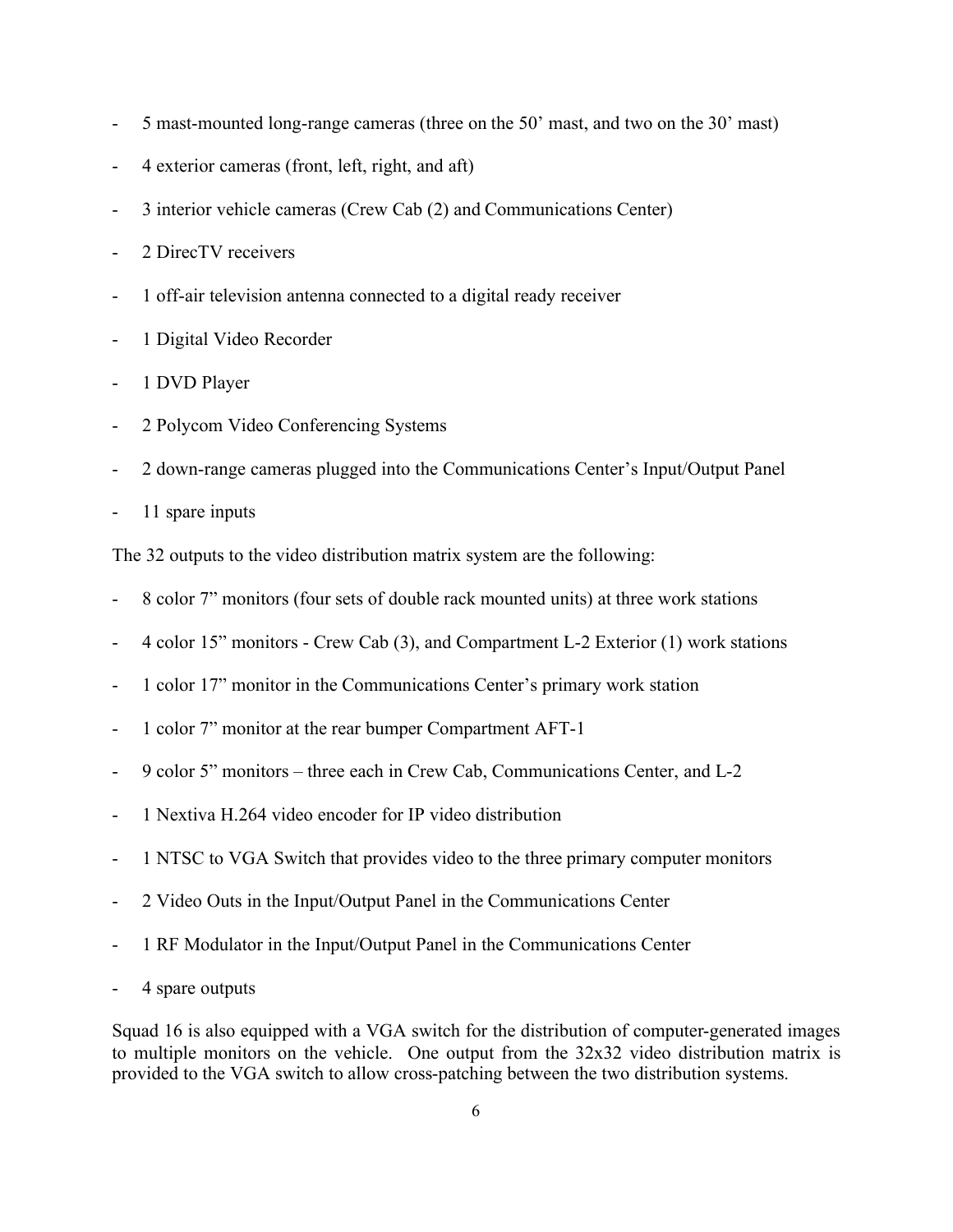In addition to the above twelve cameras, operational safety is further enhanced with three other cameras that provide the Engineer with full-time video feeds from the two sides, and the aft view; all of which feed into three 5" dashboard monitors. A FLIR camera also provides a forward view when conditions warrant, and it can be placed on a split screen with a video feed from the Communications Center if mobile operations are being conducted. A separate GPS system has its own dedicated dashboard monitor, and it has a Satellite Radio feed.

### **Video Broadcast / Re-Broadcast**

Squad 16 is equipped with a Nextiva video broadcast encoder. This encoder converts analog (NTSC) video to MPEG-4 over IP using a standard known as H.264. This video can be distributed on the vehicle, or broadcast/multicast to other locations via the Ku-Band satellite link, the cellular data link, or the Panasonic Toughbooks' EVDO services. The quality of this video feed is dependent on the amount of bandwidth allocated to the video. The Nextiva encoder allows the user to control the number of frames per second of the video to match available bandwidth.

Also, the vehicle is pre-wired to accommodate the addition of components to support the reception of COFDM video signals from helicopters. Using the onboard video routing system and the Nextiva encoder, Squad 16 will also be able to serve as a video relay platform for video originated from COFDM broadcast systems on helicopters to the outside world.

### **Land Mobile Radios**

The vehicle is equipped with a full complement of Land Mobile Radios (LMRs) of which 17 are connected to the 48 port Clear-Com Eclipse Median Digital Matrix, which allows such radio frequencies to be keyed by users at any of the four intercom stations on the vehicle. Squad 16 is also equipped with a Raytheon ACU-2000 IP radio interoperability system. This system allows any new radio frequency (not already covered by the vehicle's LMRs) to be included in the interoperability network by simply plugging the radio (which could be a local Fire or Police Department's handheld radio) into the ACU-2000 IP system either directly, or via the Input/Output Panel located in the Communications Center. Two channels from the ACU-2000 IP are connected to the Clear-Com Matrix Intercom to further facilitate complete interoperability.

### **Voice**

Squad 16 relies on a number of elements to complete the voice core. The entire voice system is based on VoIP (Voice over Internet Protocol) utilizing Cisco's Call Manager Express and compression resources on the Cisco 3825 router.

### *Primary Voice Connections:*

The vehicle has 8 onboard VoIP phones that are hard-wired to the core IP network, and 6 wireless VoIP phones that connect to the same network using 802.11g. Additionally, the Cisco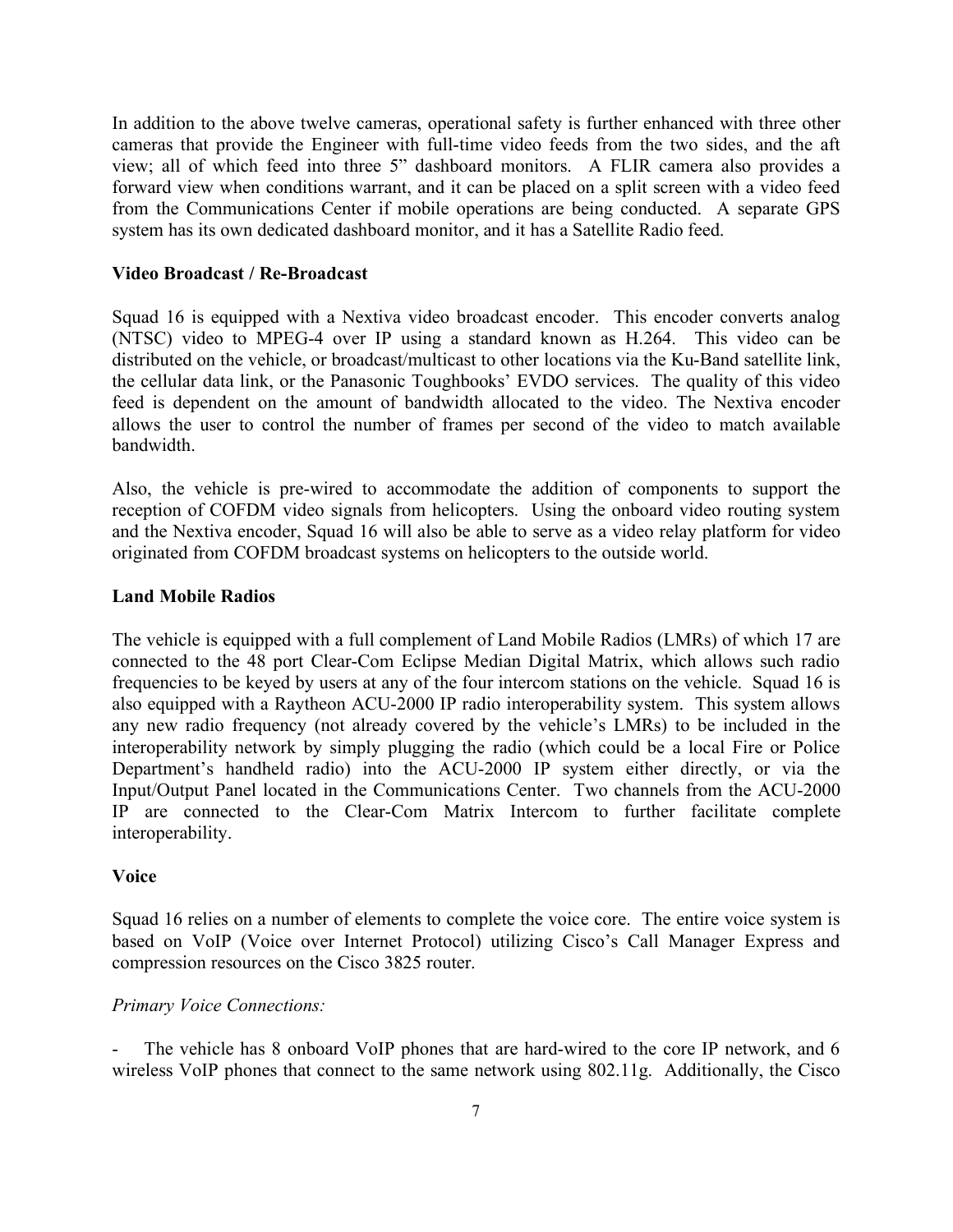3825 router has two analog ports connected to the cellular voice gateways (Telular Corporation) with service via Verizon, and ATT. These gateways provide the onboard voice network with two additional cellular voice extensions which are primarily used either when the satellite link cannot be used (i.e. due to high-rise buildings, or terrain), or prior to the establishment of the satellite link such as when the vehicle is underway.

When a user picks up a VoIP phone and goes off-hook, the 3825 router will automatically provide dial tone. If the Ku-Band satellite link is operational, the router will direct the voice traffic out the satellite link. If the satellite link is not available, the router will utilize one of the two cellular voice gateways to complete the call. This is completely transparent to the user.

In the event no dial tone is automatically provided by either the Ku-Band satellite link, or the two cellular voice gateways, the user can then access, via extension "8" on the phone, the network's back-up connection that is provided by the onboard primary Iridium satellite terminal.

- A redundant hand-held Iridium satellite phone is also onboard, and it can be operated, as the mission requires, either down-range, or connected to an auxiliary antenna that is located on a telescopic pole adjacent to exterior Compartment L-1, which along with Compartments L-2 and L-3, are all protected by a motorized awning.

# *Analog Telephone Jacks:*

Squad 16 is also equipped with eight analog telephone jacks with six available at the Input/Output Panel in the Communications Center, and two in exterior Compartment L-3 for use with a fax machine. These jacks are able to accommodate connections to analog telephone handsets, and classified STU/STE encrypted telephones. All voice devices connected to the VoIP core are configured to support the prevailing dial plan established for the vehicle.

# **Digital Intercom**

The vehicle is equipped with a state-of-the-art Clear-Com Eclipse Median Digital Matrix Intercom system. This system is equipped with 48 ports, with further expansion possible, if needed. There are four intercom stations with two in the Communications Center, and one each in the Crew Cab, and Compartment L-2, which is an exterior workstation located under the vehicle's side awning. The following systems are connected to the Clear-Com's 48 ports:

- 17 Land Mobile Radios
- 1 Weather Alert Radio
- 1 Radio Scanner
- 2 ports connected to the Raytheon ACU-2000 Radio Interoperability System
- 4 Digital Matrix Intercom Stations (Comms Center [2], Crew Cab, and Compartment L-2)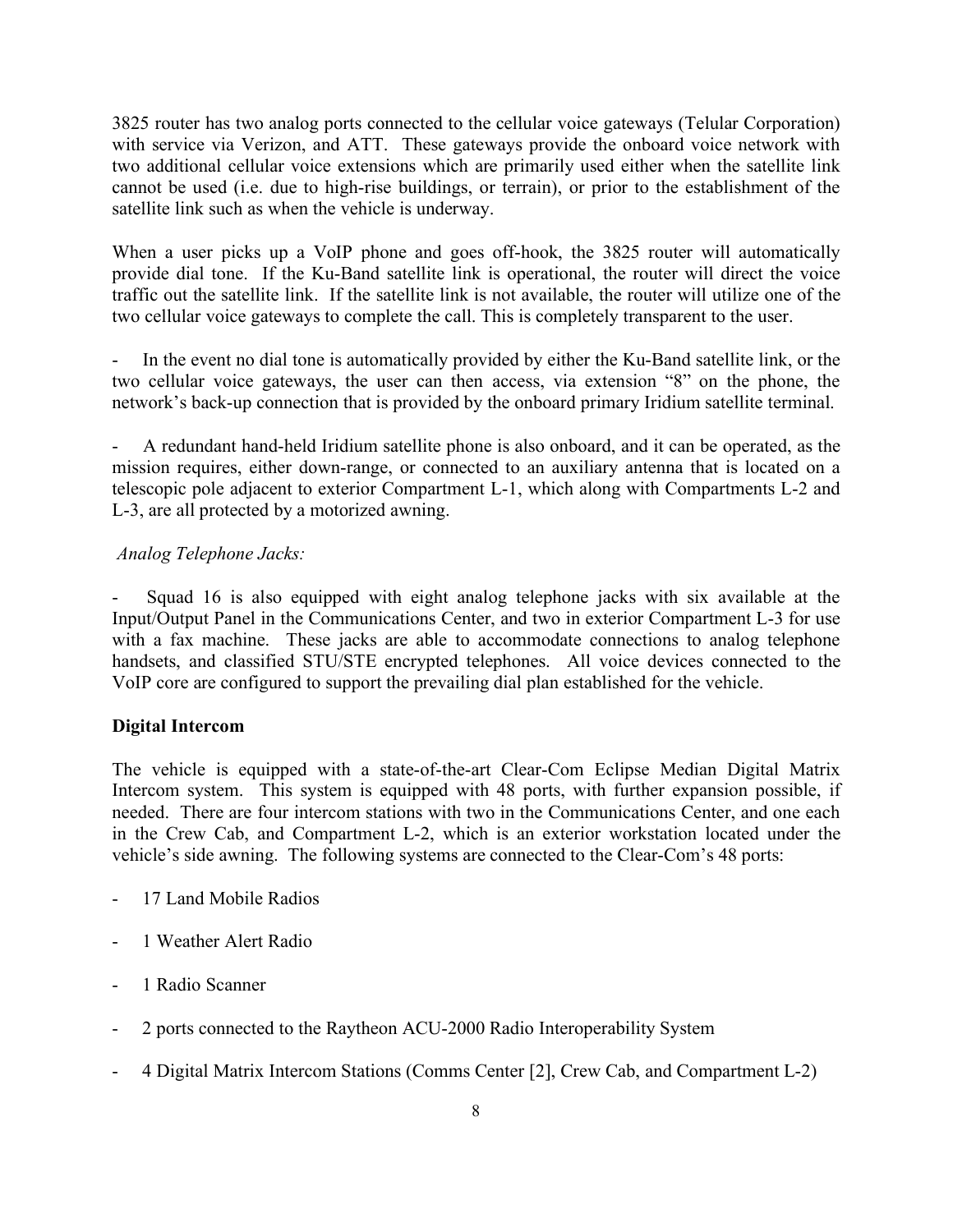- 4 CellCom Wireless Intercom Beltpacks
- 2 ports for the four "party-line" CellCom hard-wired Intercom Stations in the Crew Cab
- 3 ports for audio feeds from the two DirecTV receivers, and the one off-air TV antenna
- 5 ports for the five audio mixers (Comms Center, Crew Cab, and three in Compartment L-2)
- 3 ports for the Digital Video Recorder (two for record, and one for playback)
- 2 remote location cameras plugged into the Communications Center's Input/Output Panel
- 1 DVD Player
- 3 spare ports

The Clear-Com 48 port Matrix supports the establishment of ad hoc voice conferences, which allows any number of onboard radios to be connected seamlessly, and, thereby, provides a redundant interoperability system to the Raytheon ACU-2000 IP. Additionally, the digital intercom makes it possible to key any radio on the vehicle from any of the four intercom positions.

Wireless extensions to the digital matrix intercom system is enabled by utilizing the Clear-Com's CellCom system, which allows users of the intercom to remain connected to the vehicle at distances up to 150+ yards using wireless belt-packs. The CellCom system is configured with four wireless belt-packs (1.9 GHz), and four hard-wired positions in the Crew Cab. Because the CellCom is a full duplex system, rescue personnel can work freely with both hands as there is no push-to-talk feature commonly found on Land Mobile Radio technology.

# **Stereo Audio Distribution and Mixers**

Squad 16 is equipped with four Stereo Audio Distribution Amplifiers and five Stereo Line Mixers that are connected to five pairs of stereo audio monitors (Communications Center, Crew Cab, Compartment L-2, and the SAT Platform (2 pairs)), and two DirecTV receivers, one off-air TV antenna, one Sony Blu-Ray DVD player, the Clear-Com Matrix, and the two Polycom Video Conferencing Systems.

# **Weather Station**

A Coastal Environmental WEATHERPAK MTR portable Weather Station measures wind speed and direction, air temperature, relative humidity, and barometric pressure. It can be deployed downrange into a hot zone mounted on its battery-powered tripod, or it can be mounted on Squad 16's front bumper assembly, and because the unit has an internal GPS, corrected wind speed and wind direction are calculated when Squad 16 is underway.